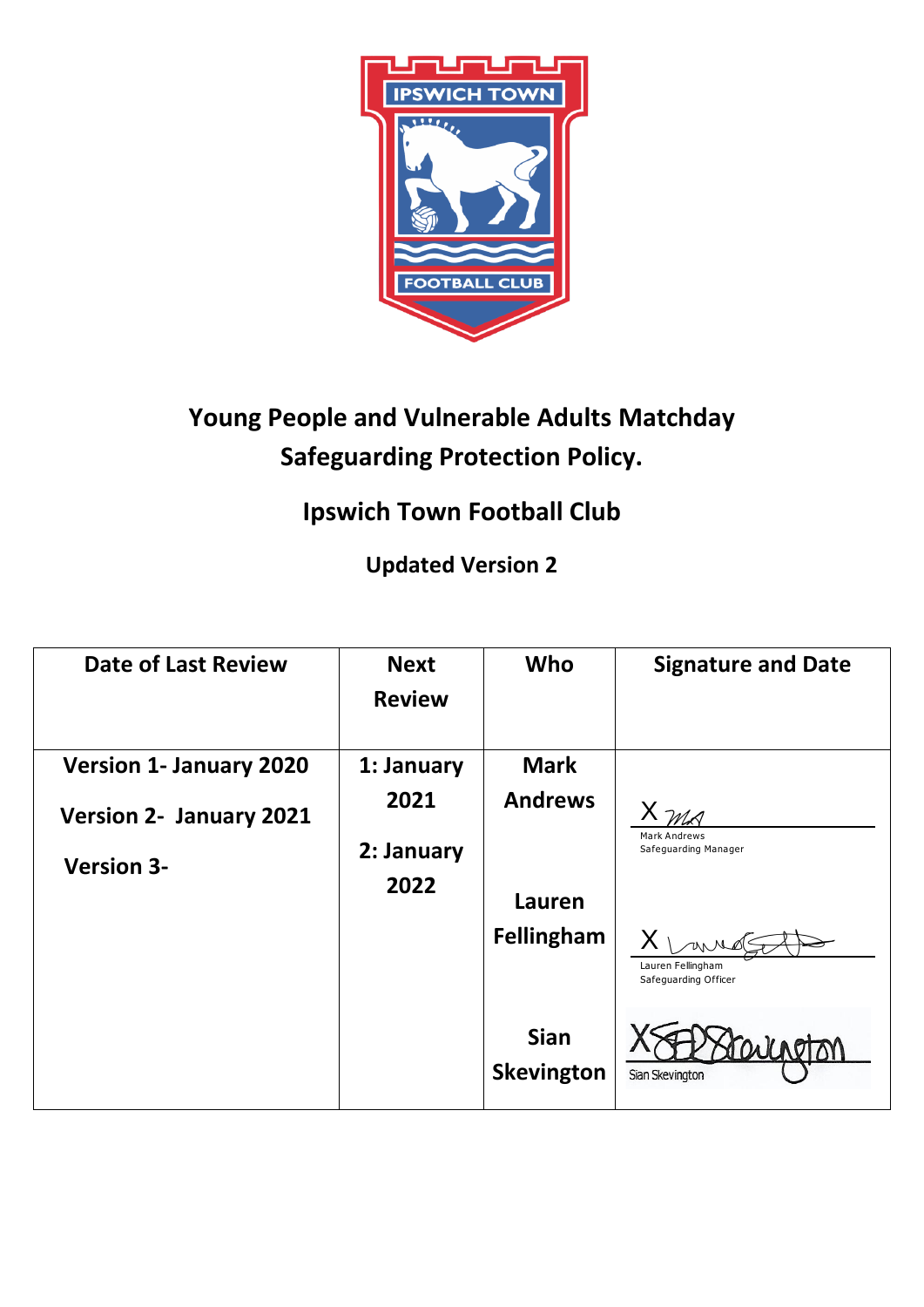## **Policy Statement and Key Principles**

Ipswich Town Football Club recognises and accepts it has a duty of care to safeguard all children, young people and vulnerable adults who enter its stadium from harm. All children, young people and adults have a right to protection, and the needs of disabled children and others who may be particularly vulnerable must be taken into account.

1.1. This Young People and Vulnerable Adults Policy is compliant with the requirements and principles of The Equality Act 2010.

1.2. This policy also complements the Ipswich Town Football Club's Safeguarding Children and Adult Policy.

1.3. This Young People and Vulnerable Adults Policy will be applied fairly, equally, and consistently to all persons, irrespective of age, disability, gender reassignment, marriage or civil partnership, pregnancy and maternity, race, religion or belief, sex, sexual orientation or any other unjustifiable grounds.

#### **Aim of the Policy**

The aim of the policy is to ensure that children, young people and adults are provided with appropriate safety and protection whilst in the care of the club. It will also allow all full time, part time, casual and volunteers to make informed and confident responses to specific child protection issues.

#### **Categories of Young People**

2.1 Ipswich Town Football Club will adopt the definition provided by HM Government and The UN, which states:

2.2 "A child "means every human being below the age of eighteen years unless, under the law applicable to the child, majority is attained earlier". This was ratified by the UK government in 1991, which means they agree to be legally bound by it. Convention of the Rights of the Child- UN 1990.

2.3 "A child is anyone that hasn't reached their  $18<sup>th</sup>$  birthday". Children's Act 1989.

2.4 Therefore, for the purposes of this policy, a child is deemed to be a person who has not yet attained 18 years of age and Ipswich Town Football Club will take all these categories into consideration when dealing with anyone entering the stadium. We will use the term responsible person to define a person who will accompany anyone under 13 to protect their wellbeing and safety. This has been decided upon by Ipswich Town Football Club after case reviews held at Portman Road and discussions with the EFL Safeguarding Team.

#### **Responsible Adult**

3.3 A responsible adult is someone who accepts responsibility for the welfare, safety, supervision of a young person or vulnerable adult and is over the age of 18.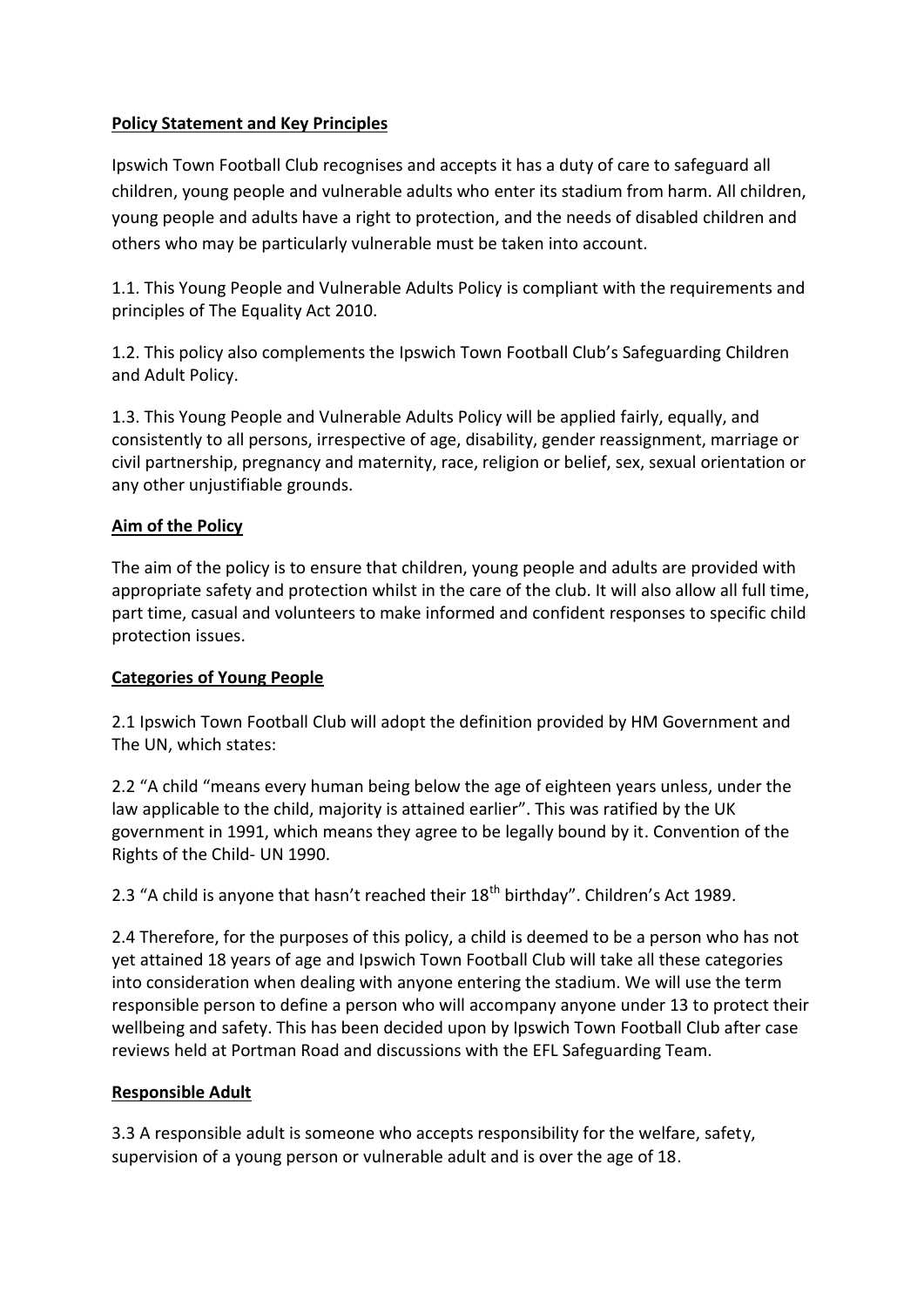#### **Babies and Infants**

2.5 The definition of a baby/infant is any child who is under the age of 5.

2.6 Due to the levels of noise and the high volume of crowds at a football match, Ipswich Town Football club doesn't recommend bringing babies into the stadium. However, the parent can choose to do this and they are then responsible for the babies' welfare and safety. For both babies and infants, the parent will need to purchase a seat for them which is adjacent to their seat in order to comply with safety compliances. The stadium manager needs to be made aware how many people there are in the stadium and by allocating a seat this allows us to work out fire safety procedures and health and safety procedures in the case of an emergency.

2.7 No under 5's are able to sit in the lower tiers of the stadium because of the increased risk of airborne footballs and injury. This will be advised at the time of ticket purchase and any under 5's found to be sitting in a lower tier will be moved to a higher tier in the stadium.

## **Under 13's (12 and under)**

2.8 All children under 13 attending a match at Portman Road need to be accompanied by a responsible adult who is over 18 years of age. This responsible adult must remain present for the duration of the event.

2.9 If a turnstile operator suspects that a young person is under 13, they will ask for photographic ID to verify the age. If the young person is unable to provide photographic ID, they will be denied entry and a responsible adult will be contacted to arrange pick up from the stadium or the responsible adult will need to purchase a ticket to attend the match.

3.0 When tickets are purchased by a responsible person for themselves and an under 13, the tickets must be allocated next to each other in the same area of the stadium. Under no circumstances will the tickets be allocated for separate areas.

3.1 In the event that an U13 enters the stadium via a turnstile and their responsible person is refused entry, they will be reunited either inside or outside the stadium until the problem has been resolved.

3.2 Children under 13 will not be permitted in licensed hospitality bars that serve alcohol unless accompanied by a responsible adult. This responsible adult must be present for the full duration of the event.

Children under 13 are not able to sit in the Lower Tier of the Sir Bobby Robson stand due to health and safety. This is due to persistent standing which can cause injury to young children and difficulties watching the game.

#### **Children aged 13-17**

Children aged 13-17 will be allowed to enter the stadium alone but they will be monitored by stewards. Those that have travelled to the stadium alone or with friends of the same age must not be removed from the stadium. If his/her behavior becomes a concern or they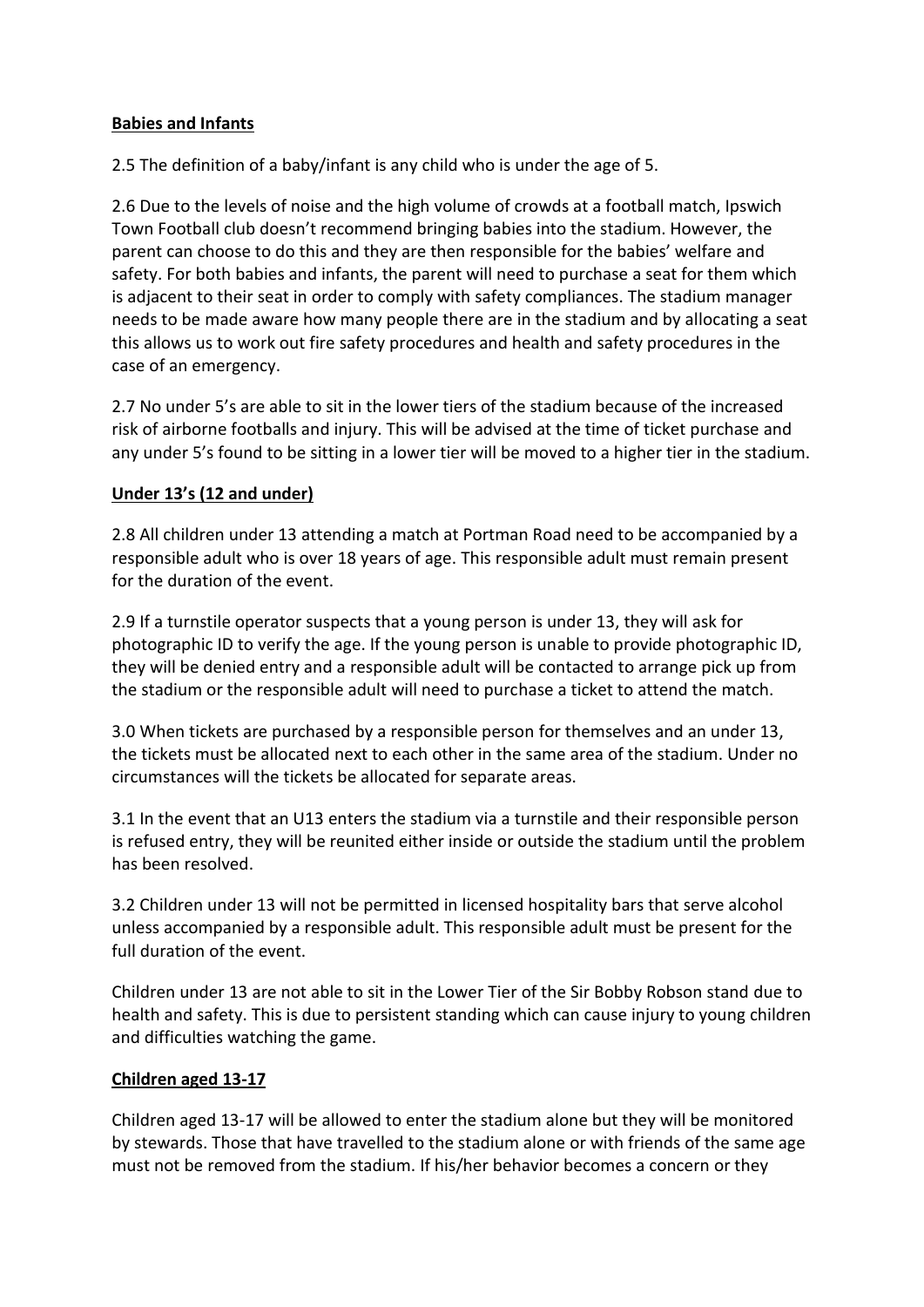become distressed, they should be taken to the main reception (Place of Safety) and a responsible parent/carer needs to be contacted immediately to collect them. The child may then be released into the care of their responsible adult. If this isn't until after the match, the child must be accompanied at all times by a safeguarding officer (Lauren Fellingham or Stuart Hayton).

### **Unavailability of a responsible adult or no responsible adult present.**

Ipswich Town Football Club reserves the right to refuse admission to the ground of any child under the age of 13 unless accompanied by a responsible adult over 18 years of age. In these circumstances the following steps will also apply and a responsible adult will be contacted to either attend the game with the child or the child will leave the stadium with their responsible adult. Ipswich Town Football Club's responsibility towards that child begins from the moment the child enters the ground and ends when the child leaves the stadium.

Stewards and Club staff will be trained in accordance with this policy and will always work in pairs when dealing with children, so they can corroborate what was said or heard in the event of an allegation. Stewards must show maximum tolerance when dealing with children. Physical restraint must only be used to prevent the child from harming him or herself or harming others. This should be done by those who are trained.

If a young person or vulnerable adult is left unattended at a game or is found in the stadium alone who is under 13 years of age, the welfare and safety of that young person must be protected and the Match day Safeguarding Officer needs to be alerted of the situation and the correct procedures carried out. The Matchday Safeguarding Officer is Lauren Fellingham. The following procedures need to be followed:

- 1. A block supervisor will be deployed to remain with the young person or vulnerable adult. The supervisor will ensure that body cam footage is captured to ensure the safeguarding of the child and supervisor. The supervisor will sit with the young person or adult to ensure their comfort and to ensure they don't become alarmed or distressed.
- 2. The supervisor or stand manager will radio the safety officer (Mick Warden) in the control room with as many details as possible. The supervisor must ensure this is done without the child present and a steward is present with the young person or vulnerable adult in the meantime. The supervisor will give as many details as possible from what the young person / vulnerable adult has said.
- 3. The safety officer will make the Matchday Safeguarding Officer (Lauren Fellingham) aware of the details and they will attend to the child to collect further details. These details need to include name, address, seat details, responsible adult details and phone numbers and any other information the child has given about the situation. The Matchday Safeguarding Officer will ask the young person/ vulnerable adult about the circumstances and get as much detail as possible